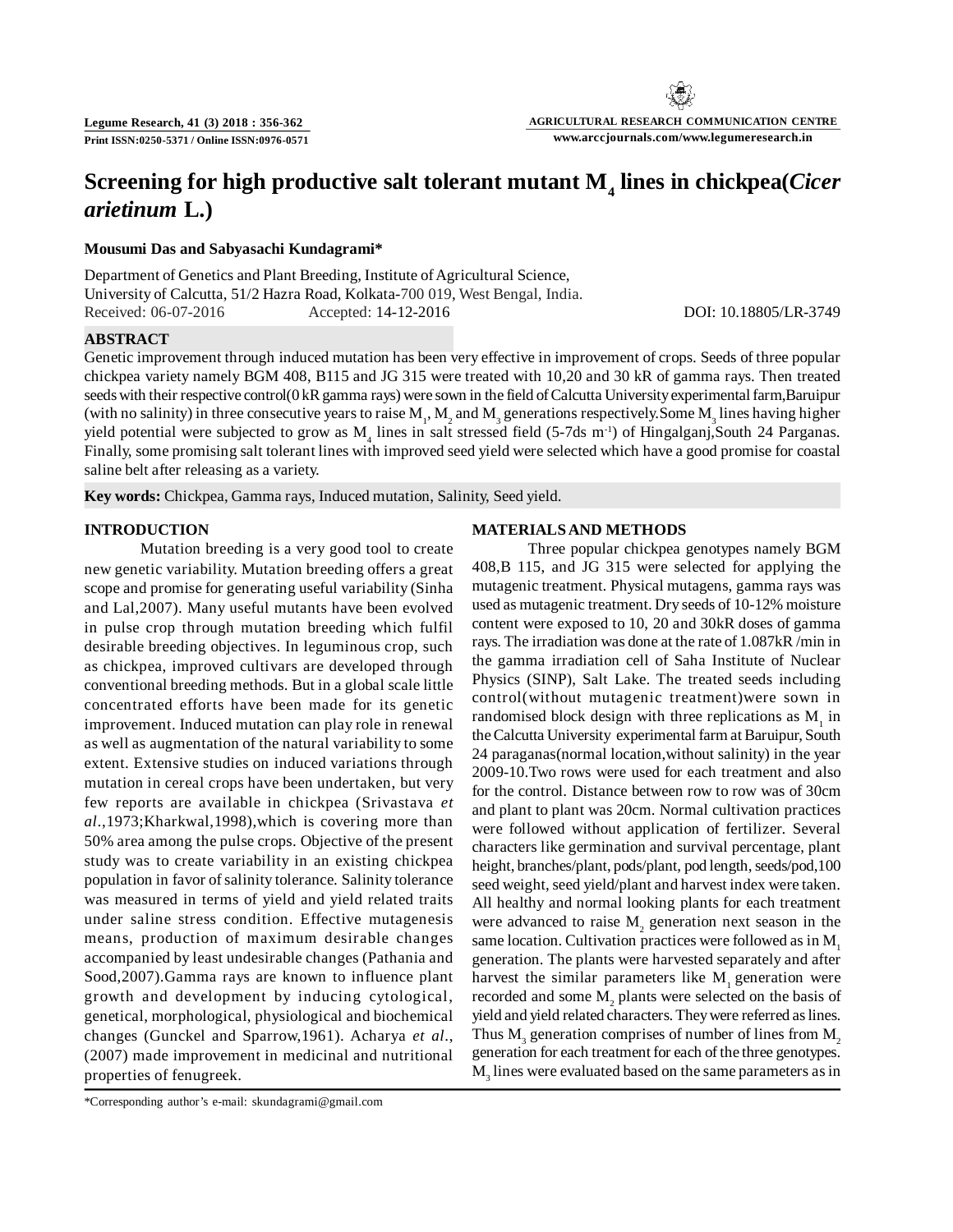$M_1$ Some promising  $M_3$  plants were selected on the basis of yield and yield related attributes which were referred as  $M<sub>4</sub>$ lines. They were grown in the salinity prone  $(5-7d \sin^{-1})$  farming field of Hingalganj, South 24 paraganas,West Bengal in *rabi* season of 2012-2013. Experimental design and inter culture operations like  $\mathbf{M}^-_1$  generation were followed and parameters like  $\mathbf{M}_1$  generation were recorded. Finally some salt tolerant high yielding mutant chickpea lines were selected.

#### **RESULTS AND DISCUSSION**

**M<sup>1</sup> generation:** Mean,sd and cv were calculated and presented in Table 1. Among the parameters studied in M<sub>1</sub> generation , germination and survival percentage, plant height ,pods per plant,100 seed weight, seed yield per plant and harvest index were gradually reduced with increasing dose of gamma rays. Reduction of germination percentage was also recorded by Sharma and Sharma (1982) in lentil and Khan *et al*.,(1993) in mungbean. Such decrease in germination in high dose of gamma rays in chickpea may be due to enhance production of active radicals which may cause seed lethality. Reduction of plant height was also reported in number of pulse crop in  $M_1$  generation by Sinha and Lal (2007) in lentil and Khan *et al.,* ( 1993 ) in mungbean . Such decrease in germination in high dose of gamma rays in chickpea may be due to enhance production of active radicals which may cause seed lethality . Sinha and Bharati (1990) in blackgram, Popa (1991) in pea, Singh and Yadav (1991) in greengram, Ahmed and Yaqoob (1993) in mungbean reported reduction of plant height with increasing dose of gamma rays. It was assumed that plant height was reduced due to inhibition of certain growth hormones. Sinha and Lal  $(2007)$  reported gradual reduction of seed yield in M<sub>1</sub> generation in Lentil. On the contrary branches/plant, pod length and seeds /pod were found unaffected or less affected.

The above discussion by and large demonstrates the potentiality of mutagenic treatment for inducing variability in  $\mathbf{M}_1$  generation. But the magnitude of variation differed for all the characters in either of the genotype. It was noticed that pods/plant and seed yield/plant were the most drastically affected traits in  $M<sub>1</sub>$  generation.

**M<sup>2</sup> generation:** Mean ,sd and cv were calculated and given in Table 2. Similar trend of results like  $\mathbf{M}_1$  generation were noticed in  $\text{M}_\text{2}$  generation also. The better performing  $\text{M}_\text{2}$  lines were selected on the basis of mean yield and yield related characters and sown in field to raise  $M_3$  generation.

**M<sup>3</sup> generation-Selected M<sup>3</sup> lines:** Several individual plants were identified from  $\mathbf{M}_3^{\vphantom{\dagger}}$  generation on the basis of yield and yield related traits(Table 3). The treated individuals registered plant height more or less similar to that of the control. Maximum plant height was recorded in 10 and 20 kR doses for all the genotypes. The maximum branch number was recorded for individuals from different treatment doses in all the genotypes. The pods/plant also revealed similar results. The highest pod number was from 20kR dose treated

|              | Table 1: Mean, Standard deviation(sd) and coefficient |              |                        |                                  |                                   |                                                                |                                        |                  | of variation(cv) of different agromorphological characters in M, generation |       |                    |                      |                 |                         |                      |                 |                   |                         |       |                 |                  |               |                            |                |                           |       |
|--------------|-------------------------------------------------------|--------------|------------------------|----------------------------------|-----------------------------------|----------------------------------------------------------------|----------------------------------------|------------------|-----------------------------------------------------------------------------|-------|--------------------|----------------------|-----------------|-------------------------|----------------------|-----------------|-------------------|-------------------------|-------|-----------------|------------------|---------------|----------------------------|----------------|---------------------------|-------|
|              | Variety Treatment G% S% Plant height                  |              |                        |                                  |                                   |                                                                | <b>Branch</b>                          | hes/plant        |                                                                             |       | Pods/plant         |                      |                 | Pod length              |                      |                 | Seeds/pod         |                         |       | 100 seed weight |                  |               | Seed vield/plant           |                | Harvest index             |       |
|              |                                                       |              |                        | Mean sd                          |                                   | $\tilde{\mathbf{c}}$                                           | Mean                                   | $s$ <sub>d</sub> | Š                                                                           | Mean  | sd                 | $\tilde{\mathbf{c}}$ | Mean            | $\overline{\mathbf{s}}$ | Š                    | Mean            | sd                | Š                       | Mean  | $_{\rm sd}$     | $\tilde{c}$      | Mean          | $\tilde{c}$<br>$_{\rm sd}$ |                | sd<br>Mean                | Š     |
|              | BGM 408 Control 98                                    |              |                        | 90 45.5                          | 5.98                              | 13.12                                                          |                                        | 1.07             | 35.63                                                                       | 56.29 | $\overline{11.71}$ | 20.8                 | 1.26            | 0.05                    | 3.94                 | 1.57            | 0.49              | 31.49                   | 10.52 | 0.66            | 6.23             | 5.87          | 18.27<br>1.07              |                | 0.54<br>40.65             | 1.33  |
|              |                                                       |              |                        |                                  | 5.17                              | 14.23                                                          |                                        | 1.08             | 31.14                                                                       | 20.36 | 8.83               | 43.38                | 1.16            | 0.09                    | 7.57                 | 1.45            | 0.5               | 34.23                   | 7.93  | 0.59            | 7.44             | 2.25          | 25.78<br>0.58              |                | 6.09<br>31.13             | 19.57 |
|              |                                                       |              | $rac{60}{55}$          | 85 36.32<br>60 37.85             | 7.8                               |                                                                | $3.\overline{3}6$<br>$3.\overline{3}4$ | 1.06             | 31.74                                                                       | 10.18 | 4.93               | 48.45                | 0.07            | 0.07                    | 6.99                 | 1.36            | 0.48              | 35.28                   | 7.55  | 0.66            | 8.69             | 1.23          | 26.71<br>0.33              |                | 3.23<br>22.36             | 14.43 |
|              | 10kR 90 ;<br>20 kR 75<br>30 kR 60                     |              |                        | 39.9                             | $\frac{8}{1}$                     | 20.6<br>4.51                                                   |                                        | 1.01             | 29.99                                                                       | 9.8   | 3.31               | 33.78                | 0.1             | $0.\overline{8}$        | 7.55                 | $\overline{14}$ | 64.0              | 34.99                   | 6.4   | 0.49            | 7.65             | 1.26          | 0.21                       | 16.34          | 3.83<br>21.08             | 18.16 |
| <b>B</b> 115 |                                                       |              |                        |                                  |                                   |                                                                |                                        | 1.27             |                                                                             | 72.38 | 6.58               | 9.09                 | $\frac{143}{5}$ | 0.08                    |                      | 1.5             | 0.5               |                         |       | 0.87            | 7.87             | 8.03          | 1.23                       | 15.32          | 1.82                      | 4.21  |
|              | Control 93<br>10 kR 80<br>20 kR 76<br>30 kR 65        |              | e n e e<br>8<br>7<br>8 | 37.83<br>30.77<br>33.67<br>33.67 | $3.4$<br>$10.3$<br>$6.3$<br>$6.3$ | $\begin{array}{c} 10.41 \\ 33.8 \\ 24.51 \\ 18.95 \end{array}$ | 58885<br>3885                          | 0.99             | 35.73<br>34.4<br>34.4<br>33.62                                              | 6.44  | 2.91               | 45.16                | $\frac{1}{4}$   | 0.05                    | 5.34<br>5.45<br>6.56 | 1.44            | 0.49              | 33.33<br>34.01<br>34.01 | 8.44  | 0.68            | $\overline{8}$ . | 2.22          | 0.71                       | 32.02          | 3.43<br>$43.31$<br>$24.8$ | 13.82 |
|              |                                                       |              |                        |                                  |                                   |                                                                |                                        | $0.99$<br>1.03   |                                                                             | 12.44 | 5.21               | 41.86                | 1.04            | 0.07                    |                      | 1.22            | $\overline{0.41}$ |                         | 7.44  | 0.96            | 12.84            | 1.97          | 3.39<br>0.07               |                | $\tilde{5}$<br>21.89      | 13.7  |
|              |                                                       |              |                        |                                  |                                   |                                                                |                                        |                  |                                                                             | 10.57 | 6.06               | 57.29                | $\Xi$           | 0.13                    | 11.4                 | 1.21            | $\ddot{=}$        | 33.79                   | 6.79  | 0.17            | 0.41             | 1.66          | 0.32                       | 19.58          | 3.22<br>18.43             | 17.49 |
| <b>IG315</b> | Control 99                                            |              | 95                     |                                  |                                   | 14.9                                                           |                                        | 0.48             | 18.84                                                                       | 12.4  | 1.85               | 14.96                | 1.04            | 0.05                    | 4.71                 | 1.2             | 0.4               | 33.33                   | 5.8   | 0.4             | 6.9              | 1.6           | 6.85<br>$\Xi$              |                | 3.87<br>23.2              | 16.67 |
|              |                                                       | $10$ kR $90$ |                        | 38.84<br>38.32<br>38.32          | 5.79<br>7.45<br>4.84              | 19.19                                                          | $2.57$<br>$2.57$<br>$3.66$<br>$3.0$    | 0.72             |                                                                             | 11.57 | 2.61               | 22.56                | $\Xi$           | 0.08                    | 6.87                 | 1.28            | 0.45              | 35.13                   | 5.43  | 0.49            | 9.12             | 1.21          | 0.21                       | 17.29          | 0.45                      | 2.23  |
|              | $20$ kR                                               | 75           | $\frac{6}{20}$         |                                  |                                   | 12.63                                                          |                                        | 1.4              | 28.32<br>30.15                                                              | 8.67  | 1.97               | 22.75                | 0.05            | 0.05                    | 4.76                 | $\frac{6}{1}$   | 0.37              | 31.94                   | 5.17  | 0.37            | 7.21             | 1.17          | 0.17                       | 14.57          | 4.67<br>20.29<br>22.17    | 21.07 |
|              |                                                       | 30 kR 60     |                        | 33.23                            | 5.3                               | 15.95                                                          |                                        | 0.81             | 27.23                                                                       | 5.67  | 2.49               | 44.02                | 1.03            | 0.05                    | 4.56                 | 1.33            | 0.47              | 35.35                   | 4.33  | 0.94            | 21.76            | $\frac{1}{2}$ | 0.22                       | $\frac{8}{18}$ | 2.36<br>18.33             | 12.86 |
|              |                                                       |              |                        | G%=Germination percentage        |                                   |                                                                |                                        |                  |                                                                             |       |                    |                      |                 |                         |                      |                 |                   |                         |       |                 |                  |               |                            |                |                           |       |
|              |                                                       |              |                        | S%=Survival percentage           |                                   |                                                                |                                        |                  |                                                                             |       |                    |                      |                 |                         |                      |                 |                   |                         |       |                 |                  |               |                            |                |                           |       |
|              | sd=Standard deviation                                 |              |                        |                                  |                                   |                                                                |                                        |                  |                                                                             |       |                    |                      |                 |                         |                      |                 |                   |                         |       |                 |                  |               |                            |                |                           |       |

 cv=Coefficient of variationcv=Coefficient of variation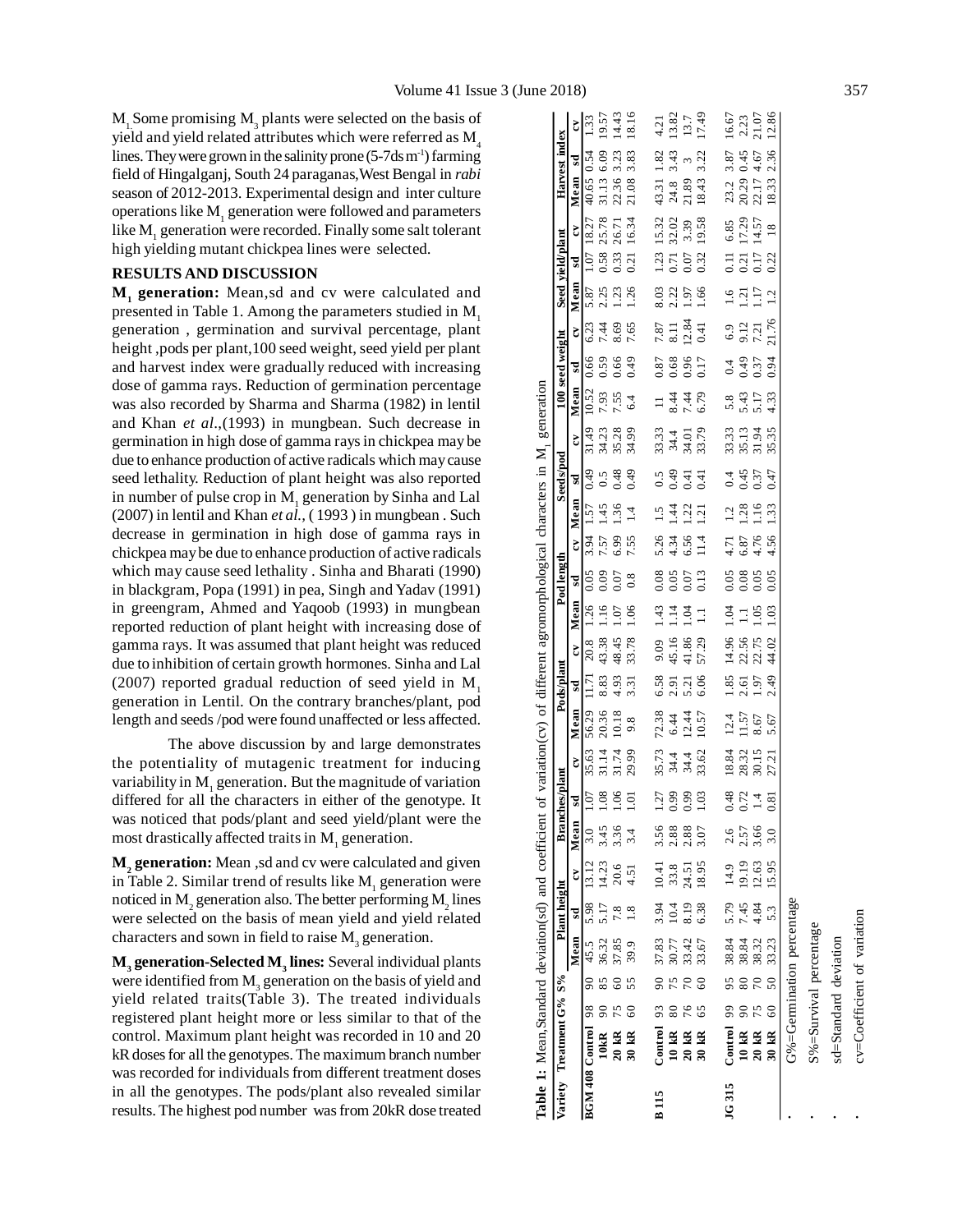individual for JG 315 and 20kR line for BGM 408.In case of pod length and seeds/pod no huge variation was observed. There was not much variation for the 100 seed weight for the treated and the non-treated individuals. But in the 10 kR dose of the genotype JG 315 highest 100 seed weight was recorded. Maximum seed yield per plant was produced by many treated lines from 10,20 and 30 kR in all of the genotypes. These selected individual were tested for salinity tolerance in the saline prone areas of Hingalganj in the next season and they were referred as  $M<sub>4</sub>$  lines.

# **M<sup>4</sup> Generation**

**i. Grouping of mean :** Observations are presented in Table 4. In case of plant height almost all of the treatments showed negative shift, except 20 kR dose of JG 315. In case of branches/plant 30 kR dose of B115 and 20 kR dose of JG 315 exhibited positive shift. Positive shift in pods/plant was only observed in 20 kR and 30 kR dose of JG 315.Pod length exhibited no change from mean in higher frequency. In case of Seeds/pod 20 kR dose of JG 315 exhibited positive shift in higher frequency. Among all the characters studied 100 seed weight disclosed positive shift in appreciabily higher frequency in almost all of the treatments in all the genotype, suggesting the occurrence of lines of higher seed mass potentiality. In case of seed yield 20 kR dose of JG 315 exhibited positive shift from mean indicating that selection is possible from these lines. Harvest index mostly negatively shifted from mean, indicating that biomass production was greatly hampered. Such shift in mean was observed in Lentil (Sharma and Sharma,1982).

**ii. Selection and characterization of M<sup>4</sup> selected lines** : Several individual were identified from the selected superior lines of M<sub>4</sub> Different plant attributes including seed yield per plant of these individuals are presented in Table 5. Majority of the individuals were from 10kR and 20kR treated population. These individuals produced very high seed yield per plant than their respective controls. Five individuals were identified from 20 kR dose of JG 315,two individuals were identified from 10 kR dose of B 115 and two individuals from 10 kR dose of BGM 408.So,total nine individuals were selected. Most of the treated individual showed more number of branches/plant, pods/plant and seed yield over the control.The lower dose of gamma radiation would thus likely to create useful and desirable mutants with high seed yield potentiality in chickpea genotypes. The usefulness of low dose of gamma radiation was also reported by Singh *et al*. (1998), Chopra (2005) and Bentota, (2006). So these individuals have a great potentiality for cultivation in coastal areas after releasing as a variety. Thus in a nutshell the mutagenic treatments had pronounced effects on the yield attributing traits and it shows signs of improvement than that of control.

| ;<br>;<br>;<br>l |
|------------------|
|                  |
| l                |
|                  |
|                  |
|                  |
|                  |
|                  |
|                  |
| i                |
|                  |
| Ì                |
|                  |
| Ï                |
|                  |
|                  |
|                  |
| 7<br>F<br>ï      |

|              |                         |                           |                |                  |      |       | Variety Treatment G% S% Plant height Branches/                   | plant                   |                 | Pods/plant              |                                       |       | Pod length     |       |         | Seeds/pod100             |       |                | Seed weight  |                | Seed vield/plant       |               |                      |                | Harvest index    |                                                                |
|--------------|-------------------------|---------------------------|----------------|------------------|------|-------|------------------------------------------------------------------|-------------------------|-----------------|-------------------------|---------------------------------------|-------|----------------|-------|---------|--------------------------|-------|----------------|--------------|----------------|------------------------|---------------|----------------------|----------------|------------------|----------------------------------------------------------------|
|              |                         |                           |                |                  |      |       | Mean sd cv Mean sd                                               | $\mathbf{c}$            | Mean            | $\mathbf{S}$            | EY                                    | Mean  | sd             | CV.   | Mean sd |                          | čV    | Mean           | sd           | č              | Mean                   | sd            | $\tilde{\mathbf{c}}$ | Mean           | $_{\rm sd}$      | $\tilde{\mathbf{c}}$                                           |
| <b>BGM</b>   | $0 \text{ kR}$          | 92.5                      |                |                  |      |       | 90.33 62.6 3.07 4.91 7 1.67                                      | 23.9                    | 68.2            | 21.27                   | 31.19                                 | 1.34  |                | 7.61  | 1.6     | 0.49                     | 30.62 | 29.23          | 7.56         | 25.88          | 31.94                  | 16.97         | 53.14                | 51.18          | 1.85             |                                                                |
| 408          | 10 KR<br>20 KR<br>30 KR | 89.2                      |                |                  |      |       | 87.56 57.76 9 15.58 6.05 3.06<br>73.55 52.13 5.67 10.88 7.4 2.87 |                         | 31.77           | 21.84                   | 68.74                                 | 1.32  | 0.16           | 12.49 | 1.53    | 0.4                      | 25.98 | 32.4 15.73     |              | 48.56 15.63    |                        | 13.07         | 83.65                | 53.28          | 11.43            | 3.61<br>21.45<br>22.11<br>52.11                                |
|              |                         | 75.4                      |                |                  |      |       |                                                                  | 50.62<br>38.79<br>46.15 | 23.8            | 6.45                    | 27.11                                 | 1.51  | 0.78           | 51.28 | 1.89    | 0.16                     | 8.51  | 20.55          | 4.07         | 19.81<br>56.04 | 9.04                   | 2.67          | 29.51                | 54.78          | 7.102            |                                                                |
|              |                         | 60.5                      | 57.4           |                  |      |       | 50.1 13.82 27.58 5.2 2.4                                         |                         | 19.33           | 17.84                   | 92.27                                 | .1.08 | 0.45           | 41.31 | 0.98    | 0.41                     | 41.69 | 25.21          | 14.12        |                | 6.91                   | 10.28 148.75  |                      | 40.27          | 20.98            |                                                                |
| <b>B</b> 115 |                         | 93                        | $\overline{6}$ |                  |      |       | 66.92 66.79 99.8 11.5511.92<br>62.8 8.9 14.17 9.78 5.57          | 103.28                  |                 |                         |                                       |       | 1.17           | 66.08 | 1.55    |                          |       |                | 28.95 109.72 |                | 30.17                  | 37.96 125.81  |                      | 55.96          | 14.87            |                                                                |
|              | 0 KR<br>10 KR<br>20 KR  | 90.2                      | 88.33          |                  |      |       |                                                                  |                         | 82.45<br>61.72  | 93.72<br>46.27          | 113.66 1.76<br>74.96 1.36             |       | 0.24           | 17.43 | 1.61    | 1.04 67.58<br>0.38 23.45 |       | 26.38<br>27.79 | $-15.37$ +   | 55.32          | 30.49                  | 28.82         | 94.52                | 59.96          | 17.8             | 36.58<br>20.58<br>20.58                                        |
|              |                         | 73.6                      | 70.5<br>59.66  |                  | 6.47 | 9.67  |                                                                  | 56.95<br>53.1<br>44.46  | 55.82<br>46.19  | 32.89<br>23.35          | 58.93<br>50.56                        | 1.46  | 0.12           | 8.19  | 1.59    | 0.29                     | 18.13 | 33.19          | 10.65        | 32.09          | 30.1                   | 22.27         | 73.98                | 68.49          | 14.09            |                                                                |
|              |                         | 62.7                      |                | 66.91<br>59.01   | 8.92 | 15.11 | 9.32 4.95<br>8.13 3.61                                           |                         |                 |                         |                                       | 1.44  | $\overline{c}$ | 7.28  | 1.97    | 2.2                      | 11.45 | 31.52          | 11.32        | 35.19          | 24.79                  | 15.01         | 60.56                | 54.05          | 14.14            |                                                                |
| <b>JG315</b> |                         |                           | 90.2           | 66.69 5.86 8.78  |      |       | 7.75 2.59                                                        |                         | 83              |                         |                                       |       | 0.09           | 5.23  | 1.95    | 0.09                     | 4.44  | 20.04          | 2.01         | 10.04          |                        |               | 26.21                | 55.14          | 9.12             |                                                                |
|              |                         |                           |                |                  |      |       |                                                                  |                         |                 |                         |                                       |       |                |       |         |                          |       |                |              |                |                        |               |                      |                |                  |                                                                |
|              |                         | 95.2<br>85.6              |                | 61.38 6.56 10.69 |      |       | 8.54 3.75                                                        |                         | 52              |                         |                                       |       | 0.14           | 11.91 | 1.64    | 0.55                     | 33.57 | 25.52          | 9.63         |                |                        | 8.53<br>17.47 | 63.49                |                |                  |                                                                |
|              | 0 KR<br>10 KR<br>20 KR  | 80.33                     | 80.75<br>75.25 |                  |      |       | 59.06 11.59 19.62 12.63 5.6                                      | 33.37<br>43.36<br>44.36 | $\overline{61}$ | 17.68<br>24.87<br>32.25 | 21.31 1.64<br>47.83 1.21<br>52.87 1.2 |       | 0.38           | 31.67 | 1.71    | 0.44                     | 25.44 | 31.85          | 8.94         | 37.76          | 32.57<br>27.52<br>34.5 | 21.14         | 61.28                | 54.27<br>56.37 | $20.27$<br>16.41 |                                                                |
|              | 30 kR                   | 75.5                      | 60.35          |                  |      |       | 54.38 8.84 16.26 4.89 2.02                                       | 41.41                   | 19.33           | 11.93                   | 61.68                                 | 1.29  | 0.08           | 6.14  | 1.48    | 0.25                     | 16.81 | 27.57          | 8.96         | 32.52          | 7.48                   | 5.09          | 68.07                | 35.04          | 15.13            | $\begin{array}{c} 16.53 \\ 37.35 \\ 29.1 \\ 43.18 \end{array}$ |
|              |                         | G%=Germination percentage |                |                  |      |       |                                                                  |                         |                 |                         |                                       |       |                |       |         |                          |       |                |              |                |                        |               |                      |                |                  |                                                                |
|              |                         |                           |                |                  |      |       |                                                                  |                         |                 |                         |                                       |       |                |       |         |                          |       |                |              |                |                        |               |                      |                |                  |                                                                |

 S%=Survival percentage sd=Standard deviation cv=Coefficient of variation

S%=Survival percentage sd=Standard deviation cv=Coefficient of variation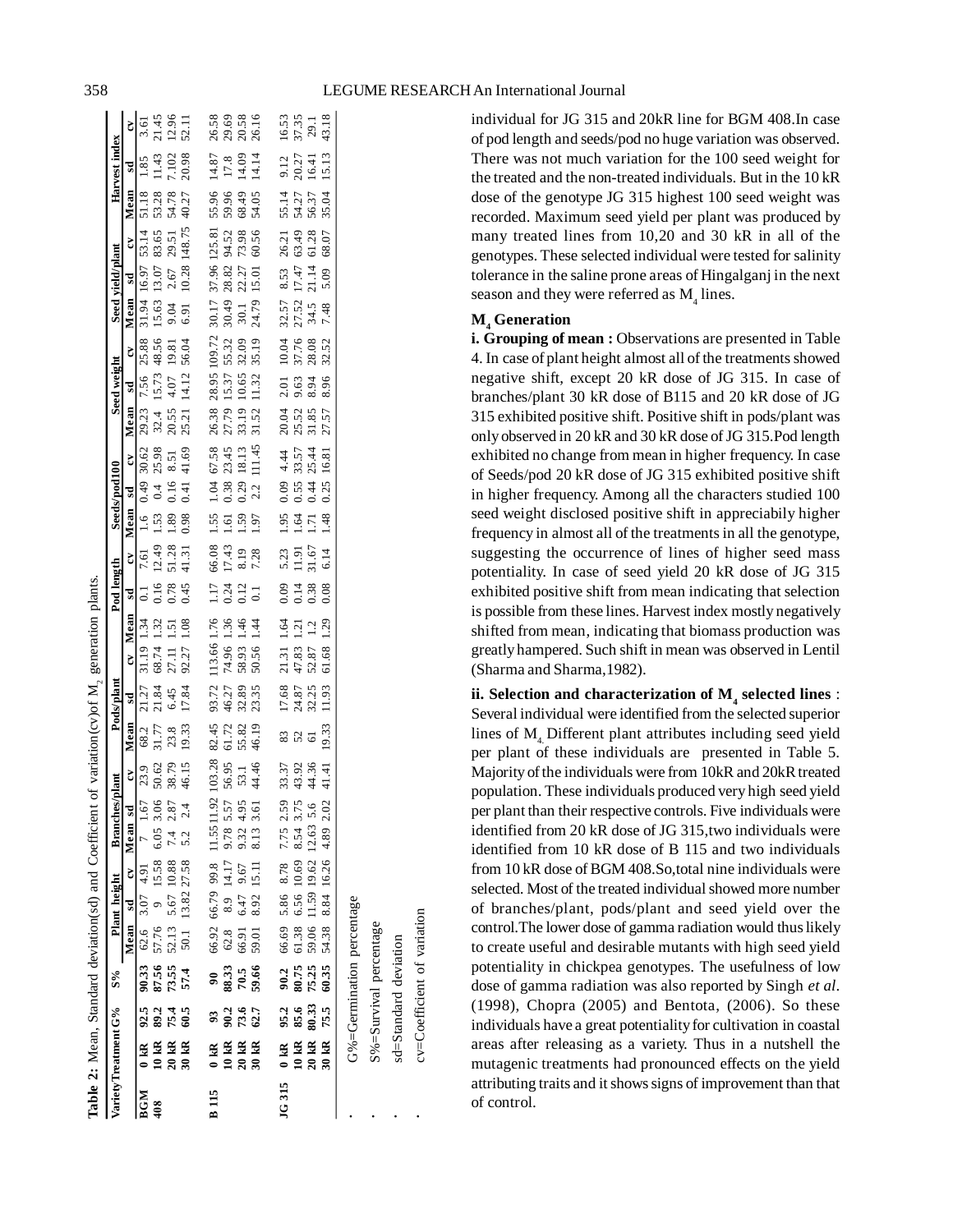|                |                                                                                                                                                                                                                                                                                                                                                                                                                                 | Genotypes Old line New Line                                                         | Dose             | Table 3: Selected promising M, lines: Their agro-morphological characters and seed yield                                                                                                                                                                                                                                                                                                                                                                                                                      |                                                                                      |              |                                                                                                                                                                                                                                                                                                                 | Characters |                 |                              |                                                                                                                                                                                                                                                                                                                                                                                                                                                                                                    |
|----------------|---------------------------------------------------------------------------------------------------------------------------------------------------------------------------------------------------------------------------------------------------------------------------------------------------------------------------------------------------------------------------------------------------------------------------------|-------------------------------------------------------------------------------------|------------------|---------------------------------------------------------------------------------------------------------------------------------------------------------------------------------------------------------------------------------------------------------------------------------------------------------------------------------------------------------------------------------------------------------------------------------------------------------------------------------------------------------------|--------------------------------------------------------------------------------------|--------------|-----------------------------------------------------------------------------------------------------------------------------------------------------------------------------------------------------------------------------------------------------------------------------------------------------------------|------------|-----------------|------------------------------|----------------------------------------------------------------------------------------------------------------------------------------------------------------------------------------------------------------------------------------------------------------------------------------------------------------------------------------------------------------------------------------------------------------------------------------------------------------------------------------------------|
|                | No.in $\mathbf{M}_3$                                                                                                                                                                                                                                                                                                                                                                                                            | No. in $\mathbf{M}_4$                                                               |                  | Plant height                                                                                                                                                                                                                                                                                                                                                                                                                                                                                                  | <b>Branches</b>                                                                      | Pods/plant   | Pod length(cm)                                                                                                                                                                                                                                                                                                  | Seeds/pod  | 100 seed weight | Seed yield(gm) Harvest index |                                                                                                                                                                                                                                                                                                                                                                                                                                                                                                    |
|                |                                                                                                                                                                                                                                                                                                                                                                                                                                 |                                                                                     |                  | $\frac{\text{cm}}{\text{cm}}$                                                                                                                                                                                                                                                                                                                                                                                                                                                                                 | plant                                                                                |              |                                                                                                                                                                                                                                                                                                                 |            | (gm)            |                              |                                                                                                                                                                                                                                                                                                                                                                                                                                                                                                    |
| <b>BGM 408</b> | $\mathbf{M}_3\mathbf{L}_1\mathbf{P}_3$                                                                                                                                                                                                                                                                                                                                                                                          | $\mathbf{N}_4$ $\mathbf{L}_1$                                                       | Control          |                                                                                                                                                                                                                                                                                                                                                                                                                                                                                                               |                                                                                      |              |                                                                                                                                                                                                                                                                                                                 |            |                 |                              |                                                                                                                                                                                                                                                                                                                                                                                                                                                                                                    |
|                |                                                                                                                                                                                                                                                                                                                                                                                                                                 | $-\mathbf{L}_{2}$                                                                   | $10$ kR          |                                                                                                                                                                                                                                                                                                                                                                                                                                                                                                               |                                                                                      |              |                                                                                                                                                                                                                                                                                                                 |            |                 |                              |                                                                                                                                                                                                                                                                                                                                                                                                                                                                                                    |
|                |                                                                                                                                                                                                                                                                                                                                                                                                                                 | $\overline{A}^2$                                                                    |                  |                                                                                                                                                                                                                                                                                                                                                                                                                                                                                                               |                                                                                      | $75$<br>$57$ |                                                                                                                                                                                                                                                                                                                 |            |                 |                              |                                                                                                                                                                                                                                                                                                                                                                                                                                                                                                    |
|                |                                                                                                                                                                                                                                                                                                                                                                                                                                 | $\mathcal{L}_{\!\scriptscriptstyle 4}$                                              |                  |                                                                                                                                                                                                                                                                                                                                                                                                                                                                                                               |                                                                                      |              |                                                                                                                                                                                                                                                                                                                 |            |                 |                              |                                                                                                                                                                                                                                                                                                                                                                                                                                                                                                    |
|                | `<br>`႕໊൧ ҇൧ၟ൧഻ഀ൧഻ഀ൧഻ഺ<br>`႕ၴ <i>ᅟ</i> ᆗၴ႕ၴ႕ၴ                                                                                                                                                                                                                                                                                                                                                                                   |                                                                                     |                  |                                                                                                                                                                                                                                                                                                                                                                                                                                                                                                               |                                                                                      |              |                                                                                                                                                                                                                                                                                                                 |            |                 |                              |                                                                                                                                                                                                                                                                                                                                                                                                                                                                                                    |
|                |                                                                                                                                                                                                                                                                                                                                                                                                                                 | $\stackrel{\cdot \Gamma}{\dashrightarrow} \stackrel{\cdot \Gamma}{\dashrightarrow}$ |                  |                                                                                                                                                                                                                                                                                                                                                                                                                                                                                                               |                                                                                      |              |                                                                                                                                                                                                                                                                                                                 |            |                 |                              |                                                                                                                                                                                                                                                                                                                                                                                                                                                                                                    |
|                |                                                                                                                                                                                                                                                                                                                                                                                                                                 |                                                                                     |                  |                                                                                                                                                                                                                                                                                                                                                                                                                                                                                                               |                                                                                      |              |                                                                                                                                                                                                                                                                                                                 |            |                 |                              |                                                                                                                                                                                                                                                                                                                                                                                                                                                                                                    |
|                | $\begin{array}{c} \mathbf{1}_{9} \\ \mathbf{1}_{1} \\ \mathbf{1}_{2} \end{array}$                                                                                                                                                                                                                                                                                                                                               | ゚゚゚゙゙゙゙゙ヿ゙゚ヿ゚                                                                       |                  |                                                                                                                                                                                                                                                                                                                                                                                                                                                                                                               |                                                                                      |              |                                                                                                                                                                                                                                                                                                                 |            |                 |                              |                                                                                                                                                                                                                                                                                                                                                                                                                                                                                                    |
|                |                                                                                                                                                                                                                                                                                                                                                                                                                                 |                                                                                     |                  |                                                                                                                                                                                                                                                                                                                                                                                                                                                                                                               |                                                                                      |              |                                                                                                                                                                                                                                                                                                                 |            |                 |                              |                                                                                                                                                                                                                                                                                                                                                                                                                                                                                                    |
|                | $\mathbf{L}_{\mathrm{nl}}\overset{\mathrm{a}}{\mathbf{P}}_{\mathrm{nl}}$                                                                                                                                                                                                                                                                                                                                                        | $L_{\rm 10}$                                                                        |                  | 6488                                                                                                                                                                                                                                                                                                                                                                                                                                                                                                          |                                                                                      |              |                                                                                                                                                                                                                                                                                                                 |            |                 |                              |                                                                                                                                                                                                                                                                                                                                                                                                                                                                                                    |
|                | $\mathbf{L}_{\mathrm{B}}\mathbf{P}_{\mathrm{s}}$                                                                                                                                                                                                                                                                                                                                                                                | $\overline{\mathcal{L}}$                                                            |                  | $\frac{4}{9}$                                                                                                                                                                                                                                                                                                                                                                                                                                                                                                 |                                                                                      |              |                                                                                                                                                                                                                                                                                                                 |            |                 |                              |                                                                                                                                                                                                                                                                                                                                                                                                                                                                                                    |
|                | $\mathbf{L}_{\mu}^{\text{}}\mathbf{P}_{\text{6}}^{\text{}}% =\mathbf{L}_{\text{6}}\mathbf{V}+\mathbf{L}_{\text{6}}\mathbf{V}+\mathbf{L}_{\text{6}}\mathbf{V}+\mathbf{L}_{\text{6}}\mathbf{V}+\mathbf{L}_{\text{6}}\mathbf{V}+\mathbf{L}_{\text{6}}\mathbf{V}+\mathbf{L}_{\text{6}}\mathbf{V}+\mathbf{L}_{\text{6}}\mathbf{V}+\mathbf{L}_{\text{6}}\mathbf{V}+\mathbf{L}_{\text{6}}\mathbf{V}+\mathbf{L}_{\text{6}}\mathbf{V}+\$ | $\mathbf{L}_{_{12}}$                                                                |                  |                                                                                                                                                                                                                                                                                                                                                                                                                                                                                                               |                                                                                      |              |                                                                                                                                                                                                                                                                                                                 |            |                 |                              |                                                                                                                                                                                                                                                                                                                                                                                                                                                                                                    |
|                |                                                                                                                                                                                                                                                                                                                                                                                                                                 | $\mathbf{L}_{\rm B}$                                                                |                  |                                                                                                                                                                                                                                                                                                                                                                                                                                                                                                               |                                                                                      |              |                                                                                                                                                                                                                                                                                                                 |            |                 |                              |                                                                                                                                                                                                                                                                                                                                                                                                                                                                                                    |
|                |                                                                                                                                                                                                                                                                                                                                                                                                                                 | $\mathbf{L}_{\mathbb{I}^4}$                                                         |                  |                                                                                                                                                                                                                                                                                                                                                                                                                                                                                                               |                                                                                      |              |                                                                                                                                                                                                                                                                                                                 |            |                 |                              |                                                                                                                                                                                                                                                                                                                                                                                                                                                                                                    |
|                |                                                                                                                                                                                                                                                                                                                                                                                                                                 | $-L_{\rm is}$                                                                       | 20kR             |                                                                                                                                                                                                                                                                                                                                                                                                                                                                                                               |                                                                                      |              |                                                                                                                                                                                                                                                                                                                 |            |                 |                              |                                                                                                                                                                                                                                                                                                                                                                                                                                                                                                    |
|                |                                                                                                                                                                                                                                                                                                                                                                                                                                 | $L_{\rm 16}$                                                                        |                  |                                                                                                                                                                                                                                                                                                                                                                                                                                                                                                               | Ξ                                                                                    |              |                                                                                                                                                                                                                                                                                                                 |            |                 |                              |                                                                                                                                                                                                                                                                                                                                                                                                                                                                                                    |
|                |                                                                                                                                                                                                                                                                                                                                                                                                                                 | $\mathbf{L}_{\textrm{p}}$                                                           |                  |                                                                                                                                                                                                                                                                                                                                                                                                                                                                                                               | ₽                                                                                    |              |                                                                                                                                                                                                                                                                                                                 |            |                 |                              |                                                                                                                                                                                                                                                                                                                                                                                                                                                                                                    |
|                |                                                                                                                                                                                                                                                                                                                                                                                                                                 | $L_{\tilde{I}}^{\infty}$                                                            |                  |                                                                                                                                                                                                                                                                                                                                                                                                                                                                                                               | $\sigma$                                                                             |              |                                                                                                                                                                                                                                                                                                                 |            |                 |                              |                                                                                                                                                                                                                                                                                                                                                                                                                                                                                                    |
|                |                                                                                                                                                                                                                                                                                                                                                                                                                                 | $L_{\rm p}$                                                                         | 30 <sub>kR</sub> |                                                                                                                                                                                                                                                                                                                                                                                                                                                                                                               |                                                                                      |              |                                                                                                                                                                                                                                                                                                                 |            |                 |                              |                                                                                                                                                                                                                                                                                                                                                                                                                                                                                                    |
|                |                                                                                                                                                                                                                                                                                                                                                                                                                                 | $L_{\tilde{\gamma}^0}$                                                              |                  |                                                                                                                                                                                                                                                                                                                                                                                                                                                                                                               |                                                                                      |              |                                                                                                                                                                                                                                                                                                                 |            |                 |                              |                                                                                                                                                                                                                                                                                                                                                                                                                                                                                                    |
| <b>B115</b>    |                                                                                                                                                                                                                                                                                                                                                                                                                                 | $\mathbf{M}_4 \tilde{\mathbf{L}}_2$ .                                               | Control          |                                                                                                                                                                                                                                                                                                                                                                                                                                                                                                               | $\begin{array}{c}\n 2 \quad \text{if} \quad 2 \quad \text{if} \quad 6\n \end{array}$ |              |                                                                                                                                                                                                                                                                                                                 |            |                 |                              |                                                                                                                                                                                                                                                                                                                                                                                                                                                                                                    |
|                |                                                                                                                                                                                                                                                                                                                                                                                                                                 |                                                                                     | $10$ kR          |                                                                                                                                                                                                                                                                                                                                                                                                                                                                                                               |                                                                                      |              |                                                                                                                                                                                                                                                                                                                 |            |                 |                              |                                                                                                                                                                                                                                                                                                                                                                                                                                                                                                    |
|                |                                                                                                                                                                                                                                                                                                                                                                                                                                 | $\mathbf{L}_{23}$                                                                   |                  |                                                                                                                                                                                                                                                                                                                                                                                                                                                                                                               |                                                                                      |              |                                                                                                                                                                                                                                                                                                                 |            |                 |                              |                                                                                                                                                                                                                                                                                                                                                                                                                                                                                                    |
|                |                                                                                                                                                                                                                                                                                                                                                                                                                                 | $\mathbf{L}_\mathrm{A}$                                                             |                  |                                                                                                                                                                                                                                                                                                                                                                                                                                                                                                               |                                                                                      |              |                                                                                                                                                                                                                                                                                                                 |            |                 |                              |                                                                                                                                                                                                                                                                                                                                                                                                                                                                                                    |
|                |                                                                                                                                                                                                                                                                                                                                                                                                                                 | $\mathbf{L}_{25}$                                                                   |                  |                                                                                                                                                                                                                                                                                                                                                                                                                                                                                                               |                                                                                      |              |                                                                                                                                                                                                                                                                                                                 |            |                 |                              |                                                                                                                                                                                                                                                                                                                                                                                                                                                                                                    |
|                |                                                                                                                                                                                                                                                                                                                                                                                                                                 |                                                                                     |                  |                                                                                                                                                                                                                                                                                                                                                                                                                                                                                                               |                                                                                      |              |                                                                                                                                                                                                                                                                                                                 |            |                 |                              |                                                                                                                                                                                                                                                                                                                                                                                                                                                                                                    |
|                | ے کے لیے کہا کہ کہا گیا ہے کہ اس کے لیے کہا ہے کہ اس کے لیے کہا ہے کہ اس کے لیے کہا گیا ہے کہ اس کے لیے کہا کہ<br>نوٹ کے لیے کہا کہ پیدا ہے کہ اس کے لیے کہا گیا ہے کہ اس کے لیے کہا گیا ہے کہ اس کے لیے کہا کہ پیدا ہے کہ اس کے                                                                                                                                                                                                |                                                                                     |                  | $\begin{array}{l} \mathcal{L} \\ \mathcal{L} \end{array} \begin{array}{l} \mathcal{L} \\ \mathcal{L} \end{array} \begin{array}{l} \mathcal{L} \\ \mathcal{L} \end{array} \begin{array}{l} \mathcal{L} \\ \mathcal{L} \end{array} \begin{array}{l} \mathcal{L} \\ \mathcal{L} \end{array} \begin{array}{l} \mathcal{L} \\ \mathcal{L} \end{array} \begin{array}{l} \mathcal{L} \\ \mathcal{L} \end{array} \begin{array}{l} \mathcal{L} \\ \mathcal{L} \end{array} \begin{array}{l} \mathcal{L} \\ \mathcal{L}$ |                                                                                      |              | $\begin{array}{c} 2 & 3 & 2 & 3 \\ 3 & 4 & 5 & 6 \\ 5 & 6 & 7 & 12 \\ 6 & 7 & 8 & 6 \\ 7 & 8 & 9 & 12 \\ 8 & 10 & 12 & 12 \\ 9 & 11 & 13 & 12 \\ 12 & 13 & 14 & 12 \\ 13 & 14 & 15 & 12 \\ 14 & 15 & 15 & 12 \\ 15 & 16 & 17 & 12 \\ 16 & 17 & 18 & 12 \\ 17 & 18 & 19 & 12 \\ 18 & 19 & 19 & 12 \\ 19 & 19 & $ |            |                 |                              | $\begin{array}{l} \mathcal{L}\ \mathcal{L}\ \mathcal{L}\ \mathcal{L}\ \mathcal{L}\ \mathcal{L}\ \mathcal{L}\ \mathcal{L}\ \mathcal{L}\ \mathcal{L}\ \mathcal{L}\ \mathcal{L}\ \mathcal{L}\ \mathcal{L}\ \mathcal{L}\ \mathcal{L}\ \mathcal{L}\ \mathcal{L}\ \mathcal{L}\ \mathcal{L}\ \mathcal{L}\ \mathcal{L}\ \mathcal{L}\ \mathcal{L}\ \mathcal{L}\ \mathcal{L}\ \mathcal{L}\ \mathcal{L}\ \mathcal{L}\ \mathcal{L}\ \mathcal{L}\ \mathcal{L}\ \mathcal{L}\ \mathcal{L}\ \mathcal{L}\ \mathcal$ |
|                |                                                                                                                                                                                                                                                                                                                                                                                                                                 |                                                                                     |                  |                                                                                                                                                                                                                                                                                                                                                                                                                                                                                                               |                                                                                      |              |                                                                                                                                                                                                                                                                                                                 |            |                 |                              |                                                                                                                                                                                                                                                                                                                                                                                                                                                                                                    |
|                |                                                                                                                                                                                                                                                                                                                                                                                                                                 |                                                                                     |                  |                                                                                                                                                                                                                                                                                                                                                                                                                                                                                                               |                                                                                      |              |                                                                                                                                                                                                                                                                                                                 |            |                 |                              |                                                                                                                                                                                                                                                                                                                                                                                                                                                                                                    |
|                |                                                                                                                                                                                                                                                                                                                                                                                                                                 |                                                                                     |                  |                                                                                                                                                                                                                                                                                                                                                                                                                                                                                                               |                                                                                      |              |                                                                                                                                                                                                                                                                                                                 |            |                 |                              |                                                                                                                                                                                                                                                                                                                                                                                                                                                                                                    |
|                |                                                                                                                                                                                                                                                                                                                                                                                                                                 |                                                                                     |                  |                                                                                                                                                                                                                                                                                                                                                                                                                                                                                                               |                                                                                      |              |                                                                                                                                                                                                                                                                                                                 |            |                 |                              |                                                                                                                                                                                                                                                                                                                                                                                                                                                                                                    |
|                | ֢׆֧֧֧֧֧׆֧֛֧֧<br>֧׀֚׆֚֚֚֚׆֚֚֚֚׆ׅׅׅׅׅׅׅׅ֚֚֚<br>֡׆׀׆׀ׇ                                                                                                                                                                                                                                                                                                                                                                             | $L_{33}^3$                                                                          |                  |                                                                                                                                                                                                                                                                                                                                                                                                                                                                                                               |                                                                                      |              |                                                                                                                                                                                                                                                                                                                 |            |                 |                              |                                                                                                                                                                                                                                                                                                                                                                                                                                                                                                    |
|                |                                                                                                                                                                                                                                                                                                                                                                                                                                 |                                                                                     |                  |                                                                                                                                                                                                                                                                                                                                                                                                                                                                                                               |                                                                                      |              |                                                                                                                                                                                                                                                                                                                 |            |                 |                              |                                                                                                                                                                                                                                                                                                                                                                                                                                                                                                    |
|                |                                                                                                                                                                                                                                                                                                                                                                                                                                 | $\mathbf{L}_{_{\!\vec{3}4}}$                                                        |                  |                                                                                                                                                                                                                                                                                                                                                                                                                                                                                                               |                                                                                      |              |                                                                                                                                                                                                                                                                                                                 |            |                 |                              |                                                                                                                                                                                                                                                                                                                                                                                                                                                                                                    |
|                |                                                                                                                                                                                                                                                                                                                                                                                                                                 | $\mathbf{L}_{35}$                                                                   |                  |                                                                                                                                                                                                                                                                                                                                                                                                                                                                                                               |                                                                                      |              |                                                                                                                                                                                                                                                                                                                 |            |                 |                              |                                                                                                                                                                                                                                                                                                                                                                                                                                                                                                    |
|                |                                                                                                                                                                                                                                                                                                                                                                                                                                 |                                                                                     |                  |                                                                                                                                                                                                                                                                                                                                                                                                                                                                                                               | $\mathfrak{a}$ $\circ$                                                               |              |                                                                                                                                                                                                                                                                                                                 |            |                 |                              |                                                                                                                                                                                                                                                                                                                                                                                                                                                                                                    |
|                |                                                                                                                                                                                                                                                                                                                                                                                                                                 |                                                                                     |                  |                                                                                                                                                                                                                                                                                                                                                                                                                                                                                                               |                                                                                      |              |                                                                                                                                                                                                                                                                                                                 |            |                 |                              |                                                                                                                                                                                                                                                                                                                                                                                                                                                                                                    |
|                |                                                                                                                                                                                                                                                                                                                                                                                                                                 |                                                                                     |                  |                                                                                                                                                                                                                                                                                                                                                                                                                                                                                                               | $\overline{c}$ $\overline{4}$                                                        | 29           |                                                                                                                                                                                                                                                                                                                 |            |                 |                              |                                                                                                                                                                                                                                                                                                                                                                                                                                                                                                    |
|                | $\begin{array}{cccc} \mathbf{1} & \mathbf{1} & \mathbf{1} & \mathbf{1} \\ \mathbf{1} & \mathbf{1} & \mathbf{1} & \mathbf{1} \\ \mathbf{1} & \mathbf{1} & \mathbf{1} & \mathbf{1} \\ \mathbf{1} & \mathbf{1} & \mathbf{1} & \mathbf{1} \\ \end{array}$                                                                                                                                                                           |                                                                                     |                  |                                                                                                                                                                                                                                                                                                                                                                                                                                                                                                               |                                                                                      |              |                                                                                                                                                                                                                                                                                                                 |            |                 |                              |                                                                                                                                                                                                                                                                                                                                                                                                                                                                                                    |

Volume 41 Issue 3 (June 2018) 359

continue Table 3............

continue Table 3............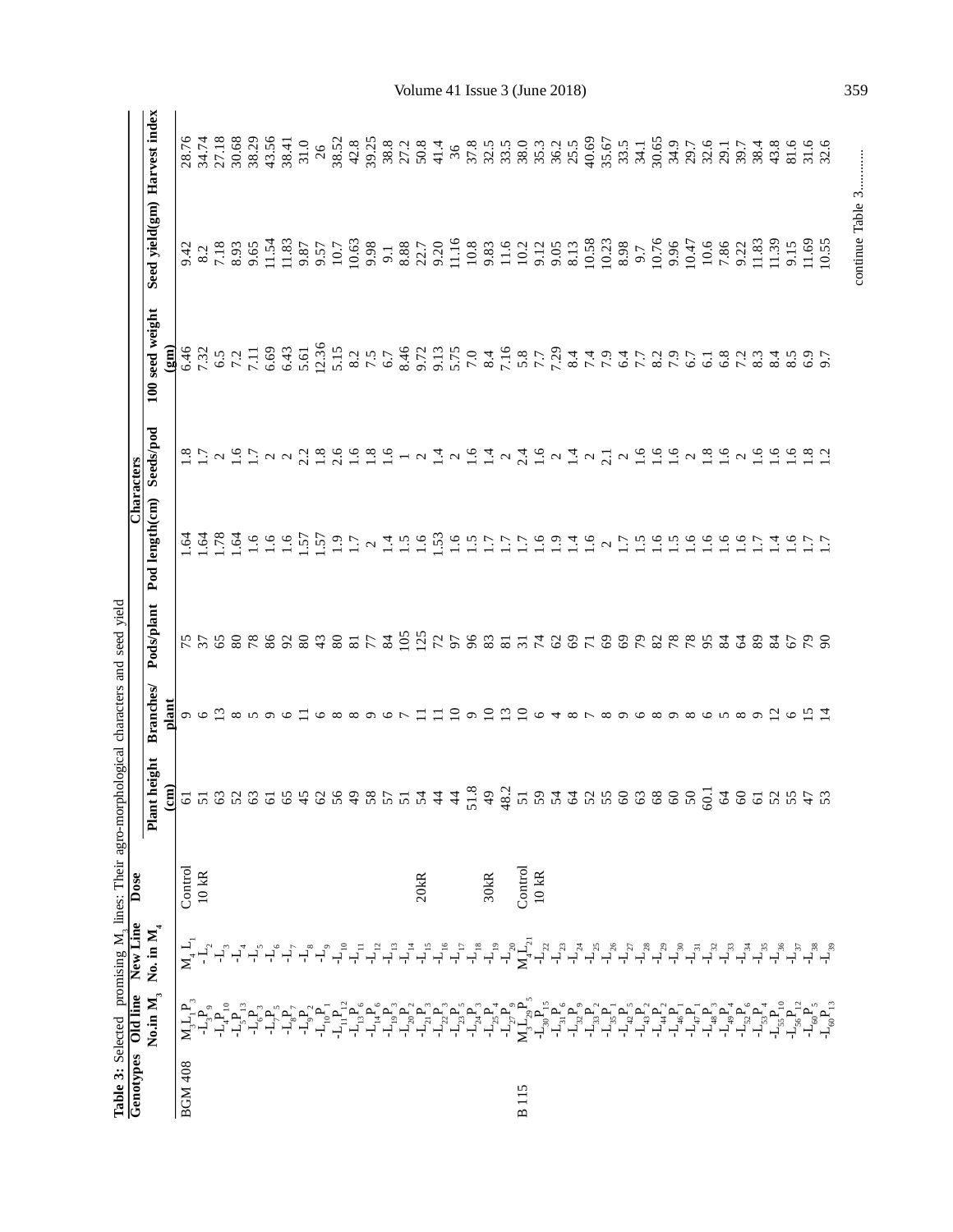| 11 68736114つ958007 5 585814175. 47416736114つ9520000 5 5 6 6 6 6 1 4 4 5 5 6 7                                                                                                                                                                                                                                                                                                                                                    |  |       |  |  |                    |                  |  |  |                                                         |  |                 |  |  |  |                                                                                                                                                                                                                                                                                                                                                                                                                                                                 |
|----------------------------------------------------------------------------------------------------------------------------------------------------------------------------------------------------------------------------------------------------------------------------------------------------------------------------------------------------------------------------------------------------------------------------------|--|-------|--|--|--------------------|------------------|--|--|---------------------------------------------------------|--|-----------------|--|--|--|-----------------------------------------------------------------------------------------------------------------------------------------------------------------------------------------------------------------------------------------------------------------------------------------------------------------------------------------------------------------------------------------------------------------------------------------------------------------|
|                                                                                                                                                                                                                                                                                                                                                                                                                                  |  |       |  |  |                    |                  |  |  |                                                         |  |                 |  |  |  |                                                                                                                                                                                                                                                                                                                                                                                                                                                                 |
|                                                                                                                                                                                                                                                                                                                                                                                                                                  |  |       |  |  |                    |                  |  |  |                                                         |  |                 |  |  |  |                                                                                                                                                                                                                                                                                                                                                                                                                                                                 |
|                                                                                                                                                                                                                                                                                                                                                                                                                                  |  |       |  |  |                    |                  |  |  | 5 2 2 3 2 3 2 3 3 4 5 6 7 8 9 8 8 8 8 7 8 9 9 9 8 9 9 8 |  |                 |  |  |  |                                                                                                                                                                                                                                                                                                                                                                                                                                                                 |
|                                                                                                                                                                                                                                                                                                                                                                                                                                  |  |       |  |  |                    |                  |  |  | o o ∞ o ∞ o ∞ co w ∞ r                                  |  |                 |  |  |  |                                                                                                                                                                                                                                                                                                                                                                                                                                                                 |
| $\begin{array}{l} \mathfrak{B} \mathfrak{A} \mathfrak{B} \mathfrak{B} \mathfrak{A} \mathfrak{C} \mathfrak{A} \mathfrak{A} \mathfrak{C} \mathfrak{A} \mathfrak{C} \mathfrak{C} \mathfrak{C} \mathfrak{C} \mathfrak{C} \mathfrak{C} \mathfrak{C} \mathfrak{C} \mathfrak{C} \mathfrak{C} \mathfrak{C} \mathfrak{C} \mathfrak{C} \mathfrak{C} \mathfrak{C} \mathfrak{C} \mathfrak{C} \mathfrak{C} \mathfrak{C} \mathfrak{C} \mathfr$ |  |       |  |  |                    |                  |  |  |                                                         |  |                 |  |  |  |                                                                                                                                                                                                                                                                                                                                                                                                                                                                 |
| $20$ kR                                                                                                                                                                                                                                                                                                                                                                                                                          |  | 30 kR |  |  |                    | Jontrol<br>10 kR |  |  |                                                         |  | $20 \text{ kR}$ |  |  |  |                                                                                                                                                                                                                                                                                                                                                                                                                                                                 |
|                                                                                                                                                                                                                                                                                                                                                                                                                                  |  |       |  |  |                    |                  |  |  |                                                         |  |                 |  |  |  | $\begin{array}{l} \mathcal{A} \ \mathcal{A} \ \mathcal{A} \ \mathcal{A} \ \mathcal{A} \ \mathcal{A} \ \mathcal{A} \ \mathcal{A} \ \mathcal{A} \ \mathcal{A} \ \mathcal{A} \ \mathcal{A} \ \mathcal{A} \ \mathcal{A} \ \mathcal{A} \ \mathcal{A} \ \mathcal{A} \ \mathcal{A} \ \mathcal{A} \ \mathcal{A} \ \mathcal{A} \ \mathcal{A} \ \mathcal{A} \ \mathcal{A} \ \mathcal{A} \ \mathcal{A} \ \mathcal{A} \ \mathcal{A} \ \mathcal{A} \ \mathcal{A} \ \mathcal$ |
|                                                                                                                                                                                                                                                                                                                                                                                                                                  |  |       |  |  |                    |                  |  |  |                                                         |  |                 |  |  |  |                                                                                                                                                                                                                                                                                                                                                                                                                                                                 |
|                                                                                                                                                                                                                                                                                                                                                                                                                                  |  |       |  |  | $\frac{1}{3}$<br>ğ |                  |  |  |                                                         |  |                 |  |  |  |                                                                                                                                                                                                                                                                                                                                                                                                                                                                 |

continue Table 3......... continue Table 3.........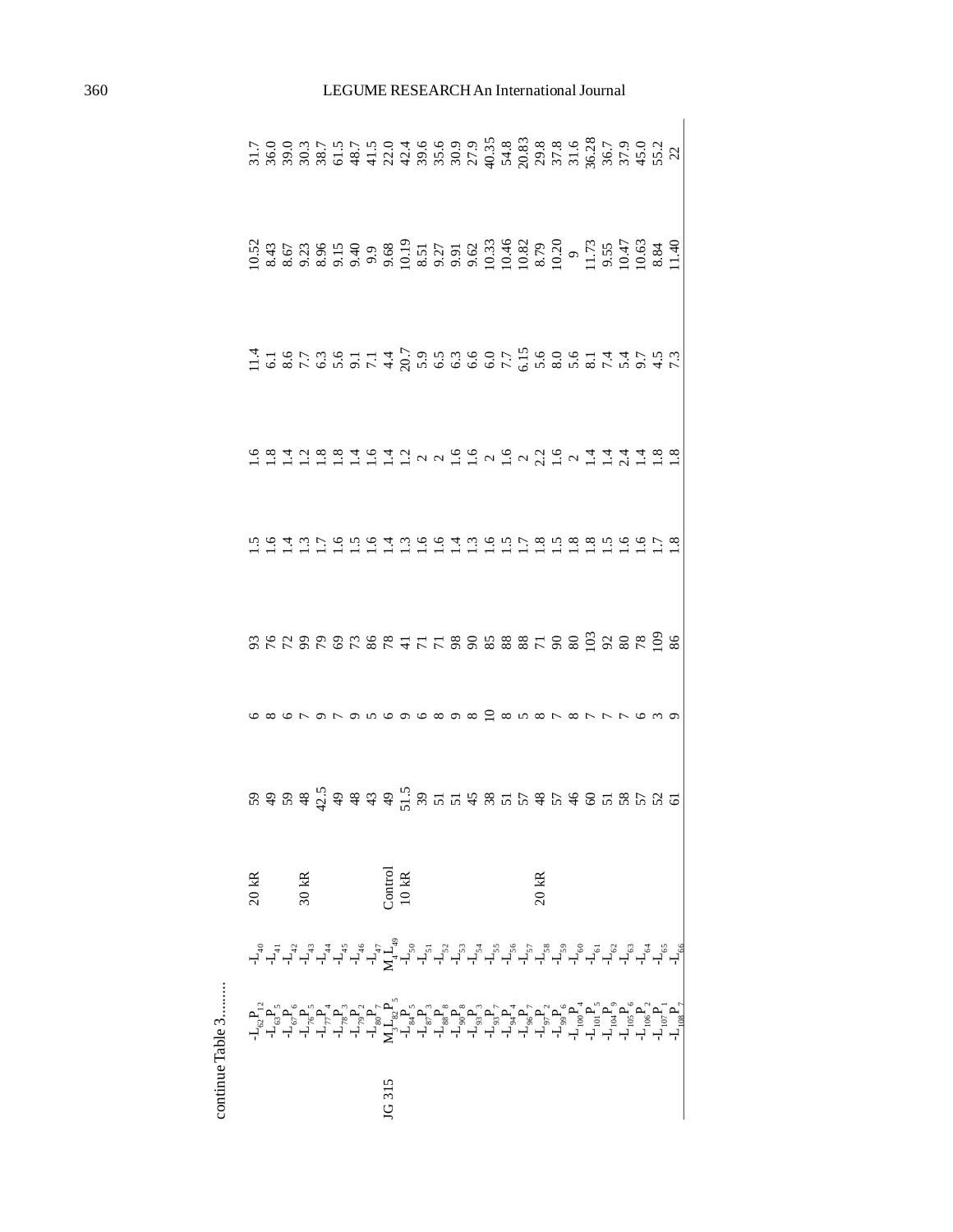|                | lable 4: Grouping of means for eight different characters in |                     |   |               | generation |            |   |            |  |           |   |               |            |      |             |   |  |
|----------------|--------------------------------------------------------------|---------------------|---|---------------|------------|------------|---|------------|--|-----------|---|---------------|------------|------|-------------|---|--|
| Genotypes Dose |                                                              | <b>Plant Height</b> |   | Branches/plar |            | Pods/plant |   | Pod lengt  |  | Seeds/pod |   | 00 seed weigh | Seed yield |      | Harvest inc |   |  |
|                |                                                              |                     |   | ź             |            |            |   |            |  |           |   |               |            | ź    |             | ź |  |
|                |                                                              | $change$            |   | change        |            | chang      |   |            |  |           |   |               |            | hang |             |   |  |
| BGM            | $10 kR$ 17                                                   |                     | ŗ |               | ŗ          |            | ŋ |            |  |           |   |               |            |      | ŗ           |   |  |
| 408            |                                                              |                     |   |               |            |            |   |            |  |           |   |               |            |      |             |   |  |
|                | $10~\mathrm{kR}$                                             |                     |   |               | 43         |            |   |            |  |           |   |               |            |      |             |   |  |
|                | <b>20 kR</b>                                                 |                     |   |               |            |            |   |            |  |           |   |               |            |      |             |   |  |
|                | 30 kR                                                        |                     |   |               |            |            |   |            |  |           |   |               |            |      |             |   |  |
| JG315          | 20 kR                                                        |                     |   |               |            |            |   |            |  |           |   |               |            |      |             |   |  |
|                | 30 kR                                                        |                     |   |               |            |            |   | $\breve{}$ |  |           | c |               | ς          |      |             |   |  |
|                |                                                              |                     |   |               |            |            |   |            |  |           |   |               |            |      |             |   |  |

| Genotype       |                                                                                                                                                                                                                                                                                                                                                                          | Old Line No. New Line No. Dose<br>Table 5: Selected promising M <sub>a</sub> individuals: Their agro |                  |                                            |                   |             |                                       | haracters                                                   |                                                     |                                                                                                                                                                                                                                                                                                       |                                                                                                                                                                                                                                                                                                     |
|----------------|--------------------------------------------------------------------------------------------------------------------------------------------------------------------------------------------------------------------------------------------------------------------------------------------------------------------------------------------------------------------------|------------------------------------------------------------------------------------------------------|------------------|--------------------------------------------|-------------------|-------------|---------------------------------------|-------------------------------------------------------------|-----------------------------------------------------|-------------------------------------------------------------------------------------------------------------------------------------------------------------------------------------------------------------------------------------------------------------------------------------------------------|-----------------------------------------------------------------------------------------------------------------------------------------------------------------------------------------------------------------------------------------------------------------------------------------------------|
|                | $(\mathbf{M})$                                                                                                                                                                                                                                                                                                                                                           | $\widetilde{\mathbf{M}}_S$                                                                           |                  | Plant heigh <sup>.</sup><br>$\binom{2}{3}$ | Branches<br>plant | Pods/plan   | Pod lengtr<br>$\widehat{\texttt{em}}$ | Seeds/nod                                                   | 00 seed weight Seed vield<br>$\widehat{\mathbf{g}}$ | $\left(\mathbf{m}\right)$                                                                                                                                                                                                                                                                             |                                                                                                                                                                                                                                                                                                     |
| JG315          |                                                                                                                                                                                                                                                                                                                                                                          |                                                                                                      |                  |                                            |                   |             |                                       |                                                             |                                                     |                                                                                                                                                                                                                                                                                                       |                                                                                                                                                                                                                                                                                                     |
|                |                                                                                                                                                                                                                                                                                                                                                                          |                                                                                                      | Control<br>20kR  | $\overline{34}$                            |                   | <b>2222</b> |                                       | $\frac{8}{1}$ a a                                           |                                                     |                                                                                                                                                                                                                                                                                                       |                                                                                                                                                                                                                                                                                                     |
|                |                                                                                                                                                                                                                                                                                                                                                                          |                                                                                                      |                  | న ని                                       |                   |             | $\tilde{e}$                           |                                                             |                                                     |                                                                                                                                                                                                                                                                                                       |                                                                                                                                                                                                                                                                                                     |
|                | $\begin{array}{l} \mathbf{X}_1^{\mathsf{T}}, \mathbf{Y}_2^{\mathsf{T}}, \mathbf{Y}_3^{\mathsf{T}},\\ \mathbf{X}_1^{\mathsf{T}}, \mathbf{Y}_2^{\mathsf{T}}, \mathbf{Y}_3^{\mathsf{T}},\\ \mathbf{X}_1^{\mathsf{T}}, \mathbf{Y}_2^{\mathsf{T}}, \mathbf{Y}_3^{\mathsf{T}},\\ \mathbf{X}_2^{\mathsf{T}}, \mathbf{Y}_3^{\mathsf{T}}, \mathbf{Y}_4^{\mathsf{T}}. \end{array}$ | ֢֚<br>׆ׇ֧֪֪֪׀ׇׇ׆ׅ֩<br>ׇׇׇׇׇׇׇׇׇׇ֪֪֪֪֪֪֛֪֛֛֞֞                                                         |                  |                                            |                   |             | Ξ                                     |                                                             |                                                     | $\begin{array}{c} 5.0 \\ 7.62 \\ 1.046 \\ 2.466 \\ 3.746 \\ 4.73 \\ 5.73 \\ 6.73 \\ 7.73 \\ 7.74 \\ 7.74 \\ 1.26 \\ 1.085 \\ 1.085 \\ 1.085 \\ 1.085 \\ 1.085 \\ 1.085 \\ 1.085 \\ 1.085 \\ 1.085 \\ 1.085 \\ 1.085 \\ 1.085 \\ 1.085 \\ 1.085 \\ 1.085 \\ 1.085 \\ 1.085 \\ 1.085 \\ 1.085 \\ 1.085$ | $\begin{array}{l} 25.75 \\ 17.75 \\ 17.75 \\ 23.56 \\ 17.6 \\ 17.75 \\ 25.75 \\ 25.75 \\ 25.75 \\ 25.75 \\ 25.75 \\ 25.75 \\ 25.75 \\ 25.75 \\ 25.75 \\ 25.75 \\ 25.75 \\ 25.75 \\ 25.75 \\ 25.75 \\ 25.75 \\ 25.75 \\ 25.75 \\ 25.75 \\ 25.75 \\ 25.75 \\ 25.75 \\ 25.75 \\ 25.75 \\ 25.75 \\ 25.$ |
|                |                                                                                                                                                                                                                                                                                                                                                                          |                                                                                                      |                  |                                            |                   | ERER ER ER  | $\tilde{a}$                           | $\frac{8}{1}$ $\alpha$ $\alpha$ $\frac{4}{1}$ $\frac{4}{1}$ |                                                     |                                                                                                                                                                                                                                                                                                       |                                                                                                                                                                                                                                                                                                     |
|                |                                                                                                                                                                                                                                                                                                                                                                          |                                                                                                      |                  |                                            |                   |             |                                       |                                                             |                                                     |                                                                                                                                                                                                                                                                                                       |                                                                                                                                                                                                                                                                                                     |
| <b>B115</b>    |                                                                                                                                                                                                                                                                                                                                                                          |                                                                                                      |                  |                                            |                   |             | ی بہ بہ<br>1 – 1                      |                                                             |                                                     |                                                                                                                                                                                                                                                                                                       |                                                                                                                                                                                                                                                                                                     |
|                |                                                                                                                                                                                                                                                                                                                                                                          |                                                                                                      | Control<br>10 kR |                                            |                   |             |                                       |                                                             |                                                     |                                                                                                                                                                                                                                                                                                       |                                                                                                                                                                                                                                                                                                     |
|                | $\mathbf{M}_4\mathbf{L}_{39}\mathbf{P}_3$ $\mathbf{M}_4\mathbf{L}_4\mathbf{P}_1$                                                                                                                                                                                                                                                                                         | よい                                                                                                   |                  |                                            |                   |             | $\overline{1}$                        | יי בי $\sim$                                                |                                                     |                                                                                                                                                                                                                                                                                                       |                                                                                                                                                                                                                                                                                                     |
| <b>BGM 408</b> |                                                                                                                                                                                                                                                                                                                                                                          |                                                                                                      | Control<br>10kR  |                                            |                   |             |                                       |                                                             |                                                     |                                                                                                                                                                                                                                                                                                       |                                                                                                                                                                                                                                                                                                     |
|                |                                                                                                                                                                                                                                                                                                                                                                          |                                                                                                      |                  | 220228224                                  |                   |             | $\frac{4}{1}$<br>$\frac{1}{2}$        |                                                             |                                                     |                                                                                                                                                                                                                                                                                                       |                                                                                                                                                                                                                                                                                                     |
|                | $M_4^L L_6^P$ <sub>6</sub><br>$M_4^L L_9^P$ <sub>10</sub>                                                                                                                                                                                                                                                                                                                | もっ                                                                                                   |                  |                                            |                   |             |                                       |                                                             |                                                     |                                                                                                                                                                                                                                                                                                       |                                                                                                                                                                                                                                                                                                     |

L4 19P10 -L9 42 6 65 1.6 2 8.14 10.85 30.28

 $\mathbf{M}_4\mathbf{L}_6\mathbf{P}_6$   $\mathbf{M}_4\mathbf{L}_{19}\mathbf{P}_{10}$ 

# Volume 41 Issue 3 (June 2018) 361